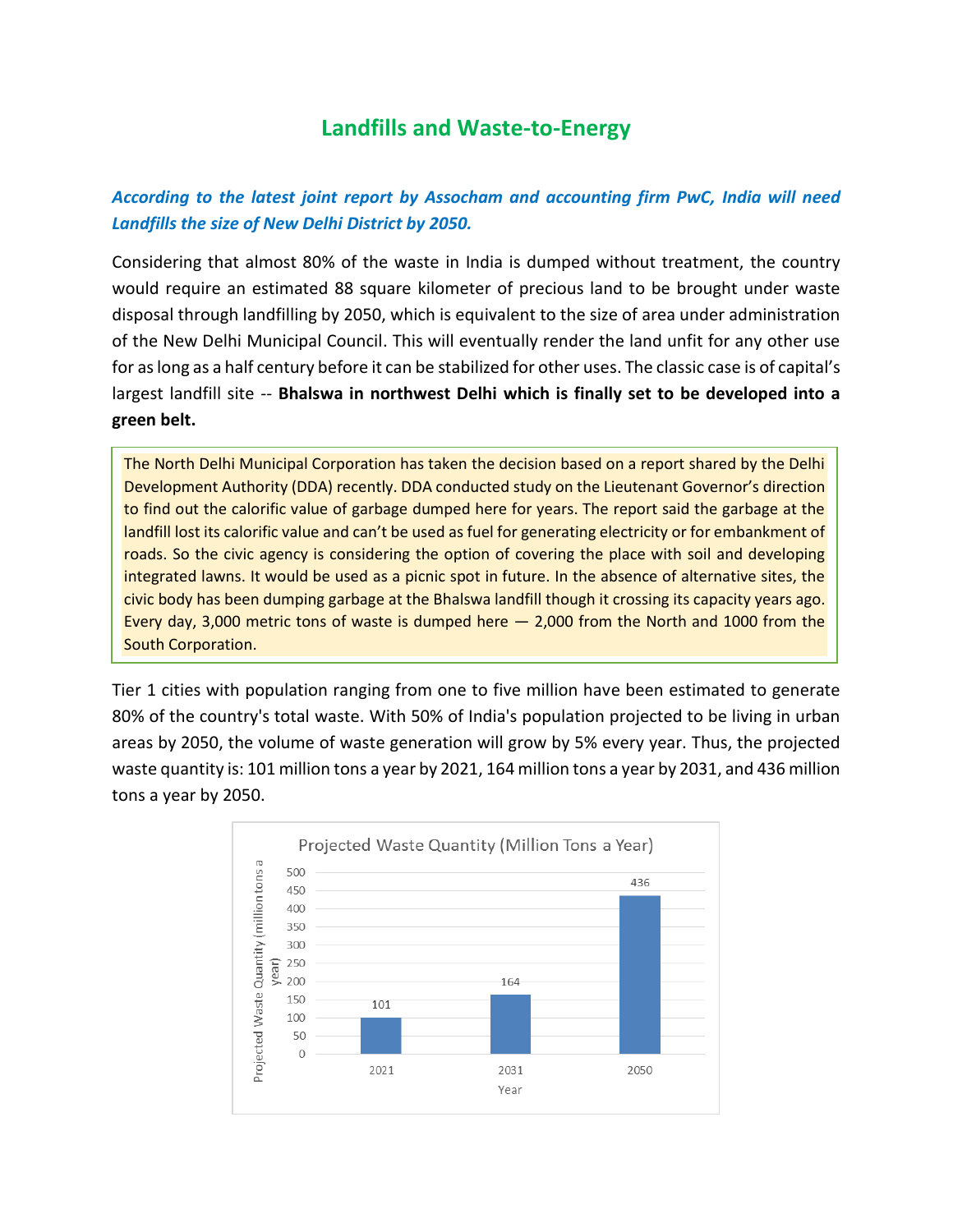In a bid to boost waste-to-energy plants, the Union Environment and Forests Ministry has recently relaxed some norms. The setting up of waste-to-energy (WtE) plants up to 15 megawatt capacity at existing landfill sites is also included in list. Besides sustainably managing waste, waste-to-energy plants provide other benefits, such as gate fees (the fee per ton paid by the municipality to the facility for receiving the waste), the electricity and/or co-generated heat that is produced, the value of scrap metal collected, and potentially, carbon credits for renewable energy (Because its fuel source is sustainable, waste-to-energy is considered a renewable technology). The norms state that green clearance is not required for activities such as segregation, composting, refuse-derived fuel (RFD) making. This is likely to reduce the time taken for setting up of WtE plants by at least six months.

In terms of CO2 emissions, when waste-to-energy is compared to landfills that do not recover their methane emissions, waste-to-energy saves one ton of CO2 per ton of waste; when compared to landfills that do recover their landfill gases, it saves about half a ton of CO2 per ton of waste. Under the Swachh Bharat initiative, setting up of these facilities need to be expedited by State governments and municipal bodies.

Commissioned in 1993, the Bhalswa landfill site became functional in 1994. But due to lack of any garbage management laws, the site turned into a mountain of garbage. North Delhi Municipal Corporation (DMC) has initiated the process of landscaping the Bhalswa landfill and finding the alternative site to dump waste. Simultaneously the project to establish a waste to energy plant on 12 acres of land adjacent to the landfill to process newly generated garbage is under progress. They will need buyers for the power generated at the waste-energy plant and space to dump the residue generated from the plant. The civic agency is talking to the Agricultural Produce Market Committee, Azadpur, for transferring eight acres of land near the landfill. Last year, the North DMC had prepared a plan for reclaiming the landfill site. It had appointed a consultant to evaluate the cost and time needed to reclaim the 40 acres of land but the estimated costs and time exceeded DMC's capacity.

According to the joint report, some issues hampering waste management in India are improper planning, complex institutional set-up, constraints in capacity for waste management and limited funds with urban local bodies. Though private sector can play a critical and greater role in waste management in India, there are various issues and bottlenecks on different fronts that have made it challenging to successfully implement projects. The report recommended that the government give industry status to the waste management sector "to provide it necessary boost" and ensure regulatory adherence.

> *<http://bizshorts.in/environment-ministry-relaxes-norms-to-boost-waste-to-energy-plants/> <http://www.radiantinsights.com/research/waste-to-energy-wte-market-analysis-by-technology-thermal-biological-and-segment-forecasts-to-2020> <http://timesofindia.indiatimes.com/india/relaxed-norms-to-boost-waste-to-energy-plants/articleshow/59624677.cms>*